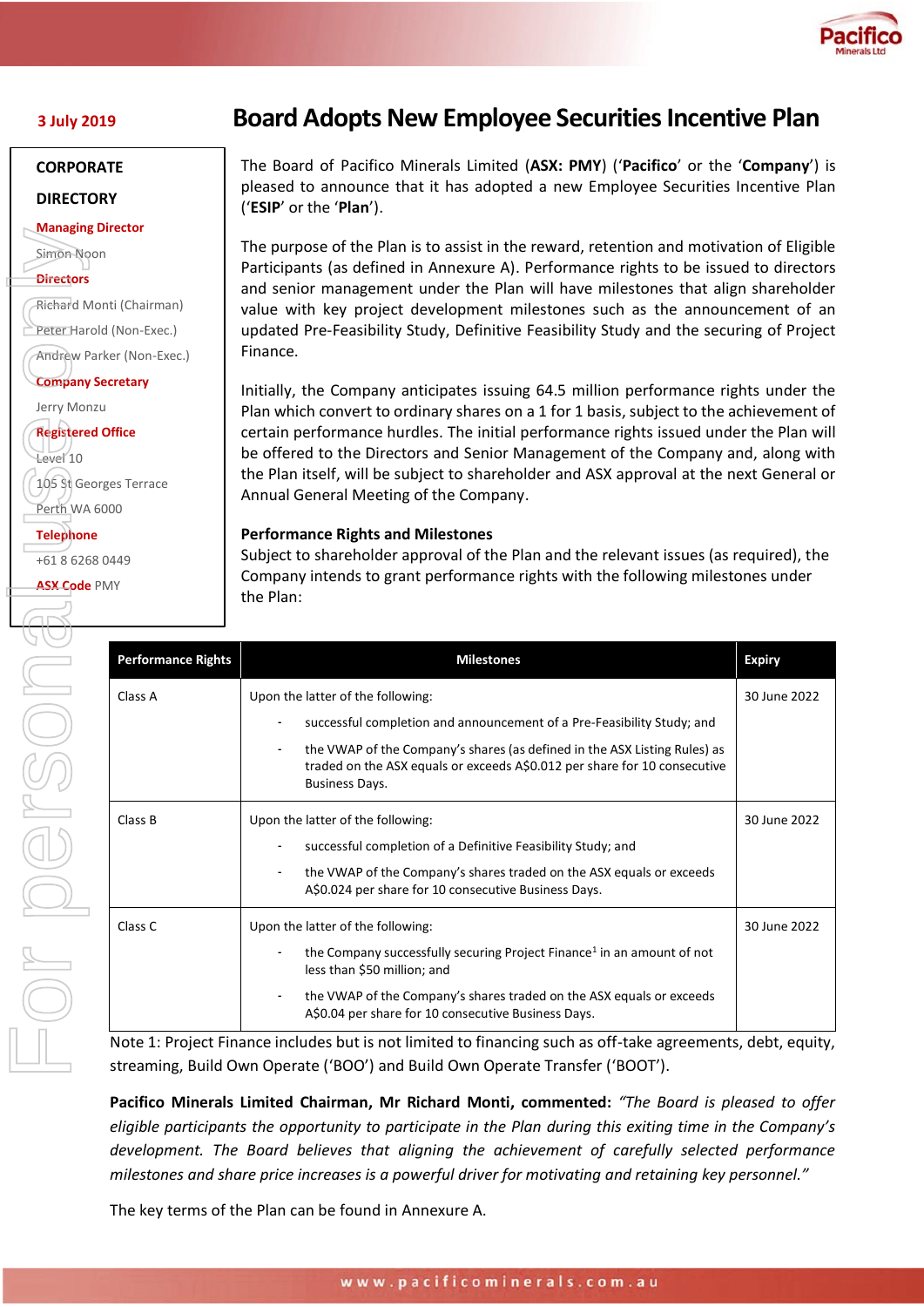

# **For further information or to be added to our electronic mailing list please contact:**

Simon Noon Managing Director Phone: +61 (0)8 6268 0449 Email: [info@pacificominerals.com.au](mailto:info@pacificominerals.com.au)

### **About Pacifico Minerals Limited**

Pacifico Minerals Limited ('**Pacifico**') (**ASX: PMY**) is a Western Australian based development and exploration company. The company is currently focused on advancing the Sorby Hills Lead-Silver-Zinc Joint Venture Project in WA. Pacifico owns a 75% interest in the Joint Venture with the remaining 25% (contributing) interest held by Henan Yuguang Gold & Lead Co. Ltd.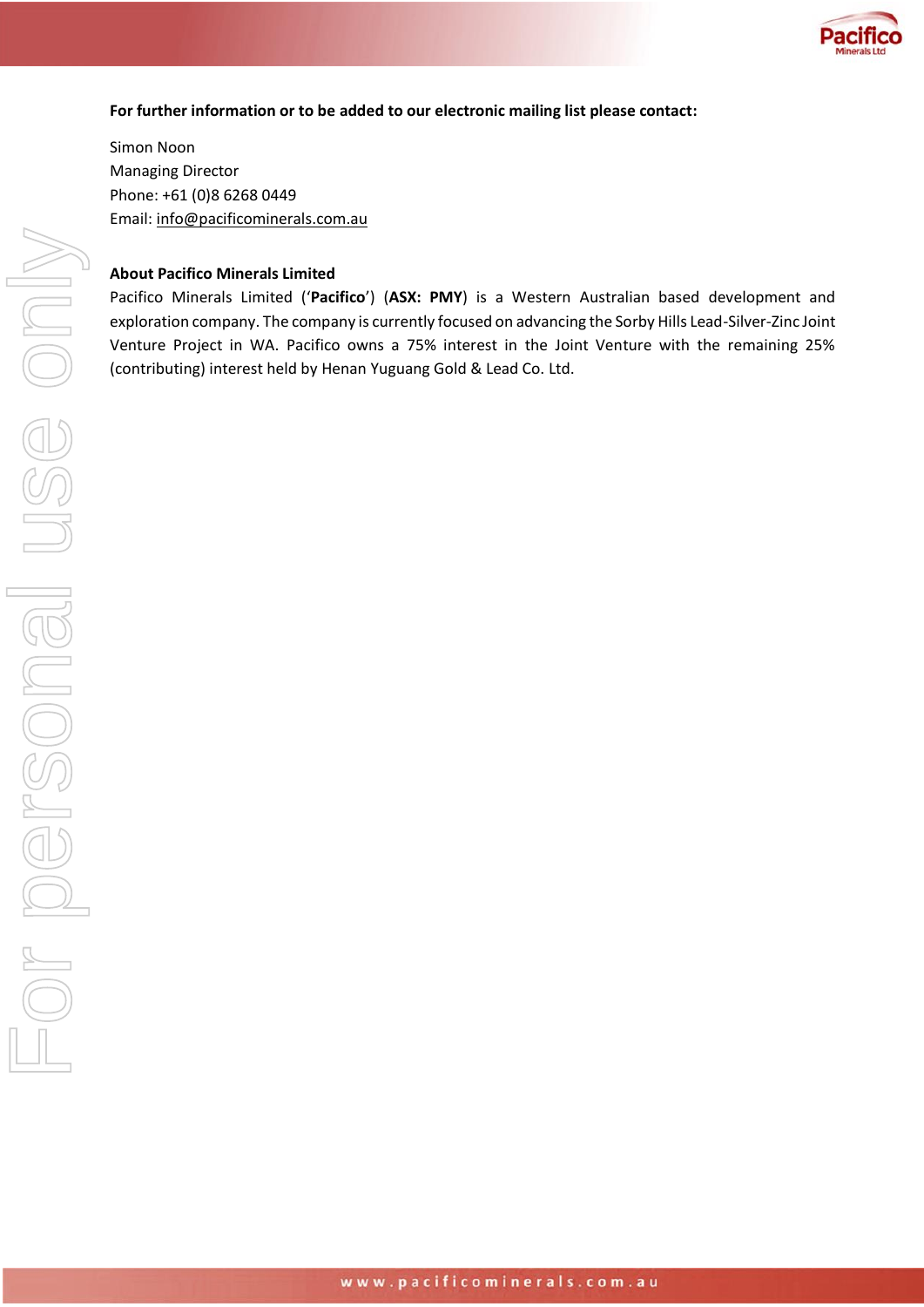

# **Annexure A – Employee Securities Incentive Plan**

The Pacifico Minerals Incentive Plan (**Plan**) was adopted by the Board on 1 July 2019. The full terms of the Plan may be inspected at the registered office of the Company during normal business hours. A summary of the terms of the Plan is set out below:

- (a) (**Eligible Participant**): Eligible Participant means a person that:
	- (i) is an "eligible participant" (as that term is defined in ASIC Class Order 14/1000) in relation to the Company or an Associated Body Corporate (as that term is defined in ASIC Class Order 14/1000); and
	- (ii) has been determined by the Board to be eligible to participate in the Plan from time to time.
- (b) (**Purpose**): The purpose of the Plan is to:
	- (i) assist in the reward, retention and motivation of Eligible Participants;
	- (ii) link the reward of Eligible Participants to Shareholder value creation; and
	- (iii) align the interests of Eligible Participants with shareholders of the Group (being the Company and each of its Associated Bodies Corporate), by providing an opportunity to Eligible Participants to receive an equity interest in the Company in the form of Securities.
- (c) (**Plan administration**): The Plan will be administered by the Board. The Board may exercise any power or discretion conferred on it by the Plan rules in its sole and absolute discretion. The Board may delegate its powers and discretion.
- (d) (**Eligibility, invitation and application**): The Board may from time to time determine that an Eligible Participant may participate in the Plan and make an invitation to that Eligible Participant to apply for Securities on such terms and conditions as the Board decides.

On receipt of an Invitation, an Eligible Participant may apply for the Securities the subject of the invitation by sending a completed application form to the Company. The Board may accept an application from an Eligible Participant in whole or in part. If an Eligible Participant is permitted in the invitation, the Eligible Participant may, by notice in writing to the Board, nominate a party in whose favour the Eligible Participant wishes to renounce the invitation.

- (e) (**Grant of Securities**): The Company will, to the extent that it has accepted a duly completed application, grant the Participant the relevant number of Securities, subject to the terms and conditions set out in the invitation, the Plan rules and any ancillary documentation required.
- (f) (**Terms of Convertible Securities**): Each 'Convertible Security' represents a right to acquire one or more Shares (for example, under an option or performance right), subject to the terms and conditions of the Plan.

Prior to a Convertible Security being exercised a Participant does not have any interest (legal, equitable or otherwise) in any Share the subject of the Convertible Security by virtue of holding the Convertible Security. A Participant may not sell, assign, transfer, grant a security interest over or otherwise deal with a Convertible Security that has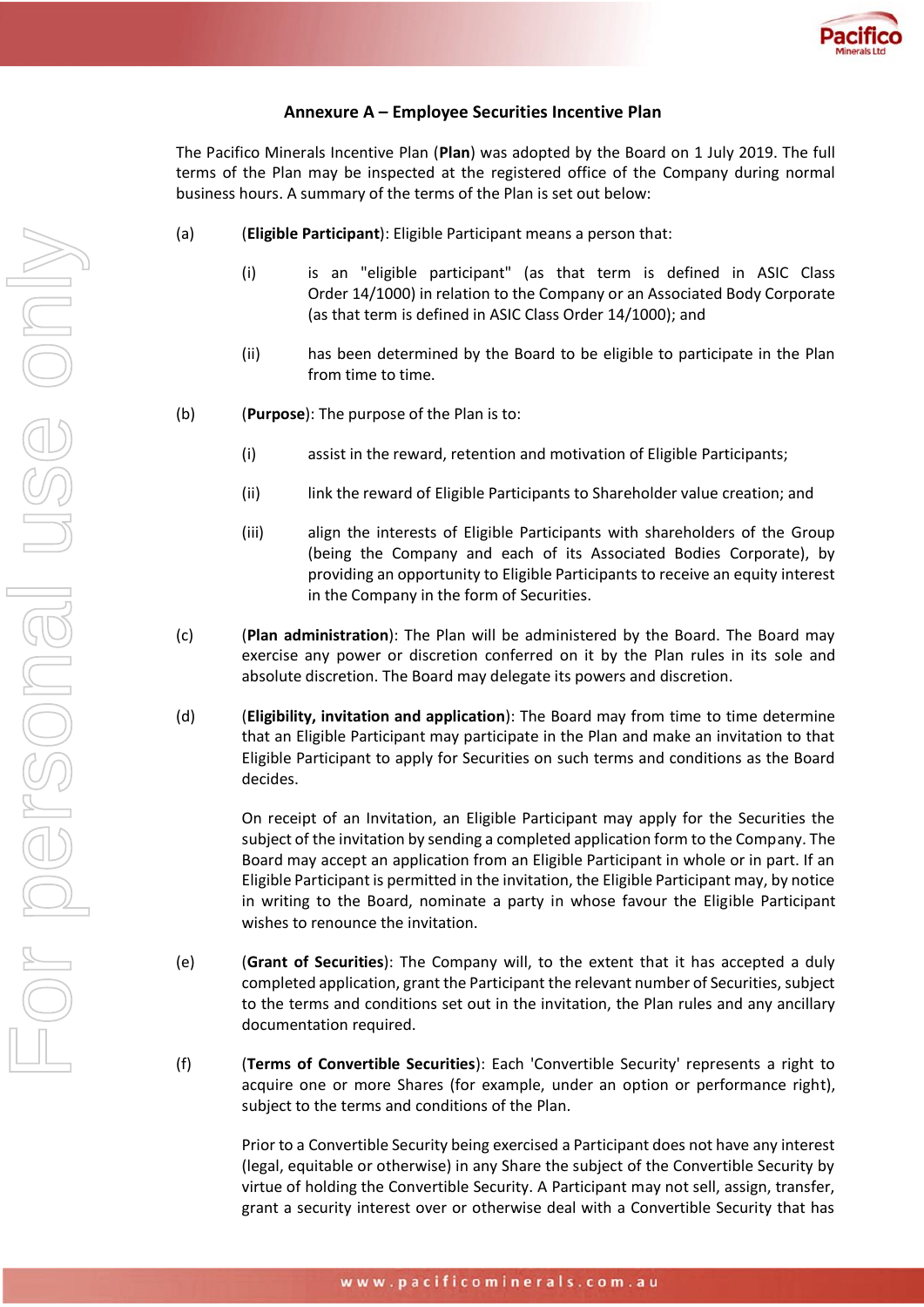

been granted to them. A Participant must not enter into any arrangement for the purpose of hedging their economic exposure to a Convertible Security that has been granted to them.

- (g) (**Vesting of Convertible Securities**): Any vesting conditions applicable to the grant of Convertible Securities will be described in the invitation. If all the vesting conditions are satisfied and/or otherwise waived by the Board, a vesting notice will be sent to the Participant by the Company informing them that the relevant Convertible Securities have vested. Unless and until the vesting notice is issued by the Company, the Convertible Securities will not be considered to have vested. For the avoidance of doubt, if the vesting conditions relevant to a Convertible Security are not satisfied and/or otherwise waived by the Board, that Convertible Security will lapse.
- (h) (**Exercise of Convertible Securities and cashless exercise**): To exercise a Convertible Security, the Participant must deliver a signed notice of exercise and, subject to a cashless exercise of Convertible Securities (see below), pay the exercise price (if any) to or as directed by the Company, at any time prior to the earlier of any date specified in the vesting notice and the expiry date as set out in the invitation.

An invitation may specify that at the time of exercise of the Convertible Securities, the Participant may elect not to be required to provide payment of the exercise price for the number of Convertible Securities specified in a notice of exercise, but that on exercise of those Convertible Securities the Company will transfer or issue to the Participant that number of Shares equal in value to the positive difference between the Market Value of the Shares at the time of exercise and the exercise price that would otherwise be payable to exercise those Convertible Securities.

Market Value means, at any given date, the volume weighted average price per Share traded on the ASX over the 5 trading days immediately preceding that given date, unless otherwise specified in an invitation.

A Convertible Security may not be exercised unless and until that Convertible Security has vested in accordance with the Plan rules, or such earlier date as set out in the Plan rules.

- (i) (**Delivery of Shares on exercise of Convertible Securities**): As soon as practicable after the valid exercise of a Convertible Security by a Participant, the Company will issue or cause to be transferred to that Participant the number of Shares to which the Participant is entitled under the Plan rules and issue a substitute certificate for any remaining unexercised Convertible Securities held by that Participant.
- (j) (**Forfeiture of Convertible Securities**): Where a Participant who holds Convertible Securities ceases to be an Eligible Participant or becomes insolvent, all unvested Convertible Securities will automatically be forfeited by the Participant, unless the Board otherwise determines in its discretion to permit some or all of the Convertible Securities to vest.

Where the Board determines that a Participant has acted fraudulently or dishonestly, or wilfully breached his or her duties to the Group, the Board may in its discretion deem all unvested Convertible Securities held by that Participant to have been forfeited.

Unless the Board otherwise determines, or as otherwise set out in the Plan rules: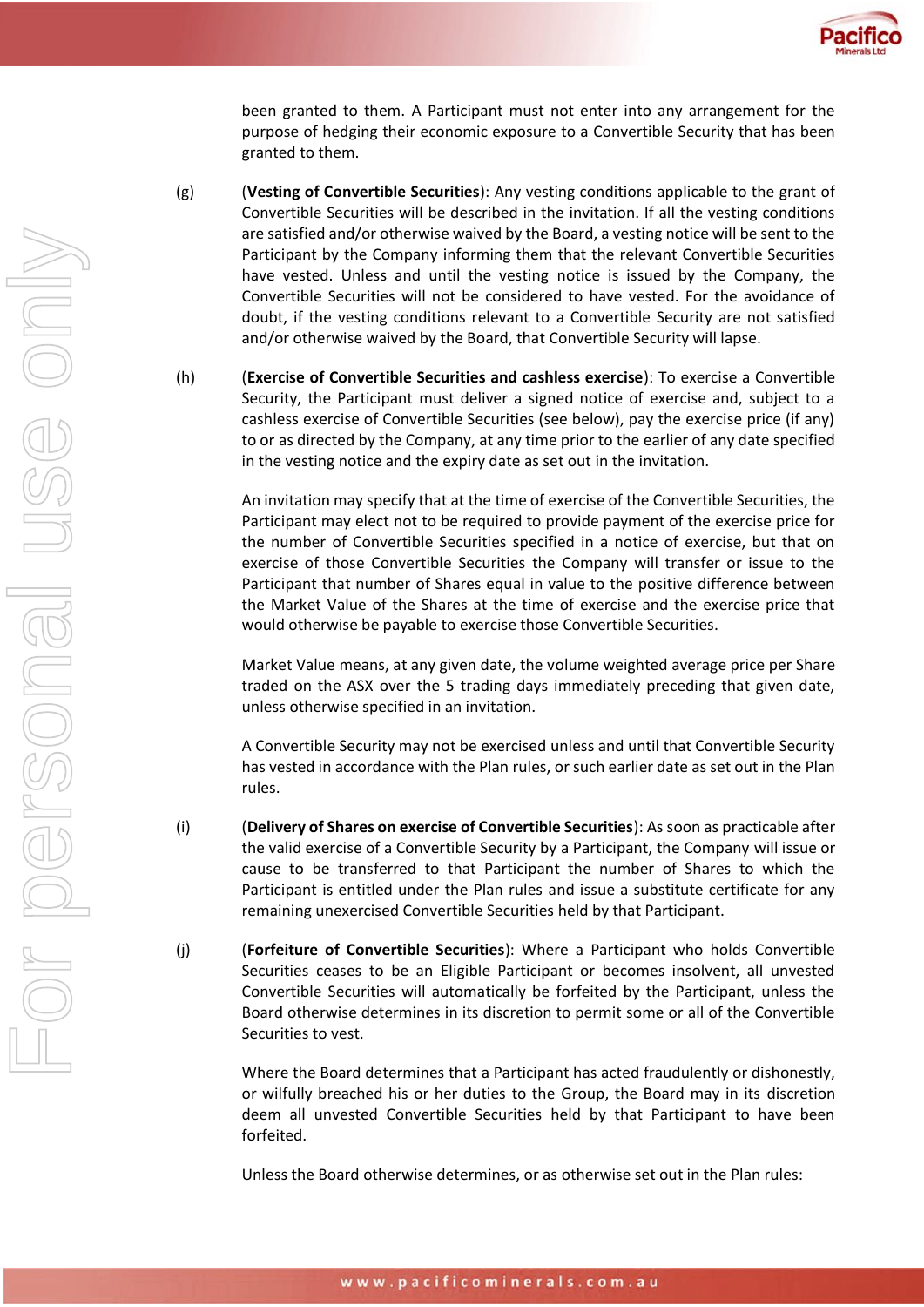

- (i) any Convertible Securities which have not yet vested will be forfeited immediately on the date that the Board determines (acting reasonably and in good faith) that any applicable vesting conditions have not been met or cannot be met by the relevant date; and
- (ii) any Convertible Securities which have not yet vested will be automatically forfeited on the expiry date specified in the invitation.
- (k) (**Change of control**): If a change of control event occurs in relation to the Company, or the Board determines that such an event is likely to occur, the Board may in its discretion determine the manner in which any or all of the Participant's Convertible Securities will be dealt with, including, without limitation, in a manner that allows the Participant to participate in and/or benefit from any transaction arising from or in connection with the change of control event.
- (l) (**Rights attaching to Plan Shares**): All Shares issued under the Plan, or issued or transferred to a Participant upon the valid exercise of a Convertible Security, (**Plan Shares**) will rank pari passu in all respects with the Shares of the same class. A Participant will be entitled to any dividends declared and distributed by the Company on the Plan Shares and may participate in any dividend reinvestment plan operated by the Company in respect of Plan Shares. A Participant may exercise any voting rights attaching to Plan Shares.
- (m) (**Disposal restrictions on Plan Shares**): If the invitation provides that any Plan Shares are subject to any restrictions as to the disposal or other dealing by a Participant for a period, the Board may implement any procedure it deems appropriate to ensure the compliance by the Participant with this restriction.

For so long as a Plan Share is subject to any disposal restrictions under the Plan, the Participant will not:

- (i) transfer, encumber or otherwise dispose of, or have a security interest granted over that Plan Share; or
- (ii) take any action or permit another person to take any action to remove or circumvent the disposal restrictions without the express written consent of the Company.
- (n) (**Adjustment of Convertible Securities**): If there is a reorganisation of the issued share capital of the Company (including any subdivision, consolidation, reduction, return or cancellation of such issued capital of the Company), the rights of each Participant holding Convertible Securities will be changed to the extent necessary to comply with the Listing Rules applicable to a reorganisation of capital at the time of the reorganisation.

If Shares are issued by the Company by way of bonus issue (other than an issue in lieu of dividends or by way of dividend reinvestment), the holder of Convertible Securities is entitled, upon exercise of the Convertible Securities, to receive an allotment of as many additional Shares as would have been issued to the holder if the holder held Shares equal in number to the Shares in respect of which the Convertible Securities are exercised.

Unless otherwise determined by the Board, a holder of Convertible Securities does not have the right to participate in a pro rata issue of Shares made by the Company or sell renounceable rights.